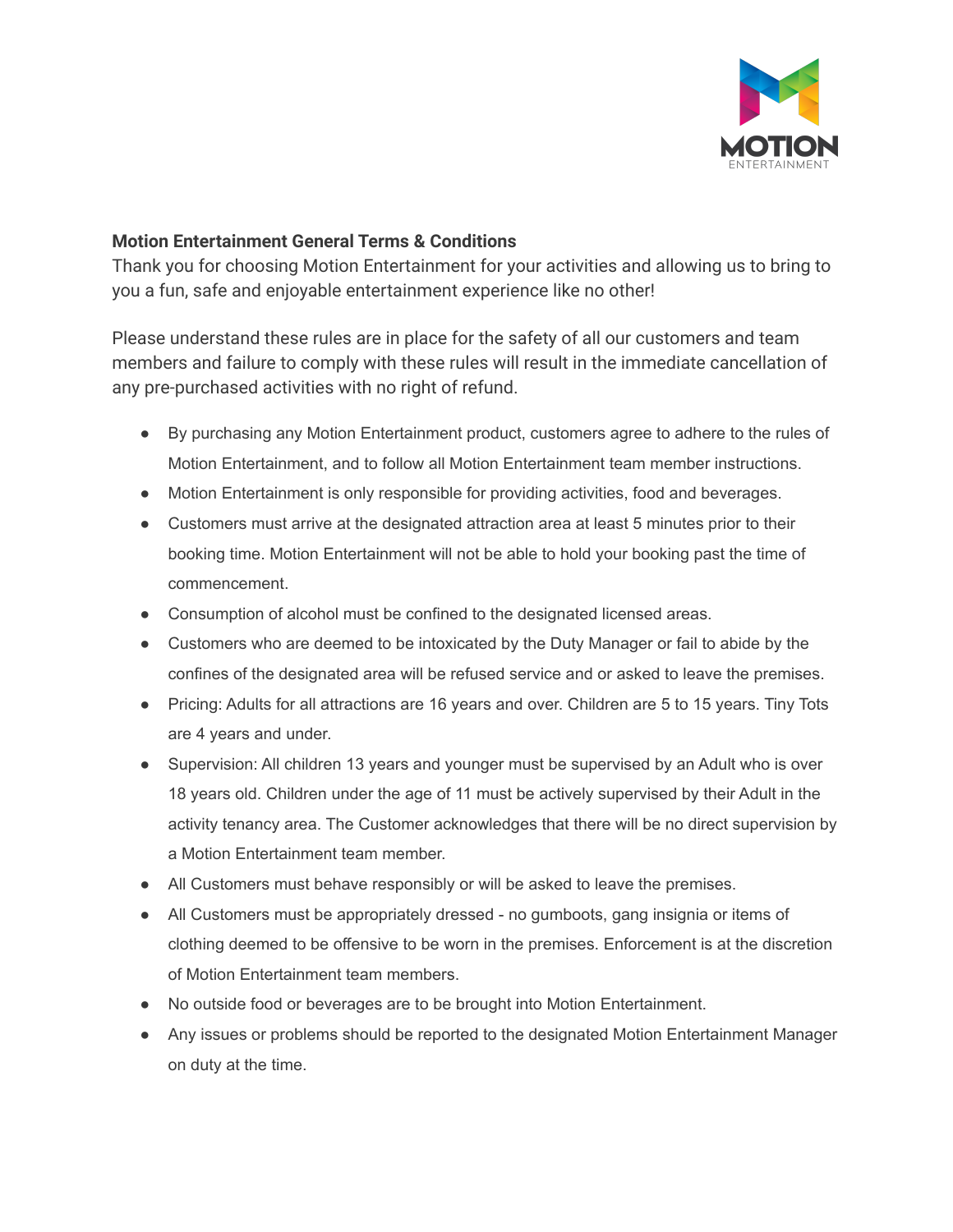

- The Health and Safety of Motion Entertainment Customers is number one and any concerns or incidents should be immediately reported to the designated Motion Entertainment Manager on duty at the time the incident occurs.
- Release of Rights to Audio, Video and Photographic Images. The Customer hereby grants Motion Entertainment rights and permission to photograph and/or record the Customer and any member of the Customers group including minors, in connection with the activities and Motion Entertainment. Motion Entertainment may use the resulting photographic images, audio or video for all purposes, including advertising and promotional purposes without any reimbursement of any kind due to the Customer. The Customer acknowledges that they may be contacted by email by Motion Entertainment for marketing purposes.
- Customers will be liable to pay for any costs incurred due to the misuse and damage caused to any equipment within the Motion Entertainment premises, this also includes external fixtures and fittings of the premises.
- Motion Entertainment is not responsible or liable for the loss or damage to any Customers personal property and effects within the Motion Entertainment premises.
- It is the responsibility of the Customer to be at the designated activity at the booked time. Should you fail to report to a Motion Entertainment team member within 15 minutes of the scheduled start time of your booking you will forfeit your booking. Should you forfeit your booking by late arrival, Motion Entertainment will endeavor to provide an alternative booking time; however this can not be guaranteed.
- Bookings forfeited due to late arrival are not refundable.

## GENERAL REFUND AND CANCELLATION POLICY

- Refunds can be issued up to 36 hours before the date of the booking less our set administration fee of 10% of the total booking value.
- No refunds will be issued for cancellations made less than 36 hours before the booked time.
- If a refund is requested within 36 hours it is at the discretion of the Motion Entertainment Manager to reschedule the booking for another suitable time without additional charge.
- Valid refund requests must be made via email to bookings@motionentertainment.co.nz within the refund eligibility criteria.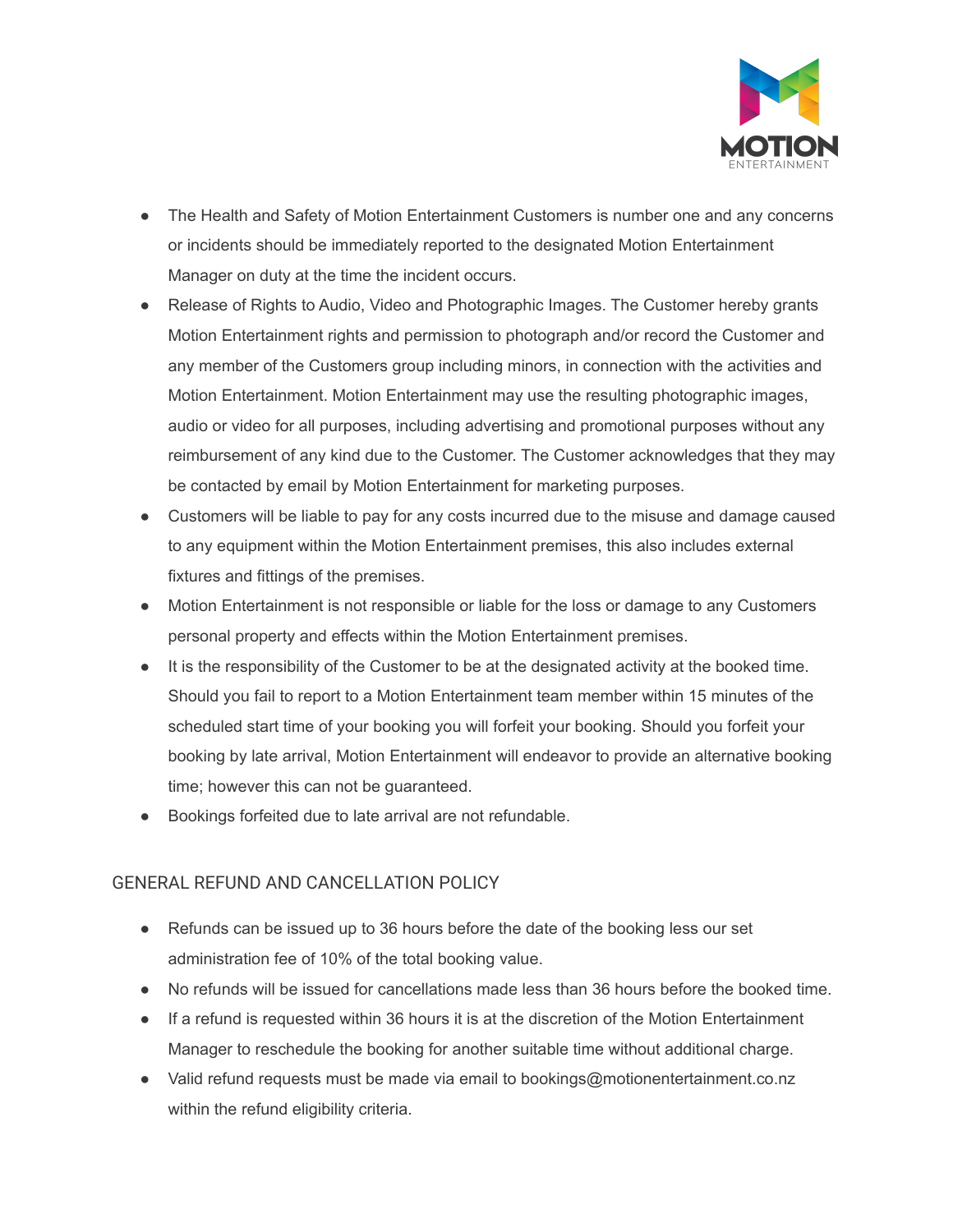

- Failure to arrive at your booking without advising Motion Entertainment staff within the refund eligibility time frame will not be eligible for a refund.
- A full refund or credit will be issued in the case of operator cancellation due to Covid-19 restrictions.
- If your booking can not proceed due to technical or equipment failure, Motion Entertainment reserves the right in the first instance to defer your booking to another date agreeable by both parties. If no date can be agreed upon a full refund will be given.

## GROUP BOOKING TERMS & CONDITIONS

- All general booking terms and conditions apply for all group bookings, in addition to the following points;
- A group booking refers to pre-booked attractions of 20+ people and / or includes conference room and catering requests.
- Quotes are valid for 30 days. All Rates are quoted in NZD
- Bookings are not guaranteed until a 50% non-refundable deposit payment is received.
- Finalised Group numbers and all necessary booking requirements including catering, dietary and all function room requirements must be confirmed via email with your Motion Entertainment Group Coordinator, a minimum of 7 days prior to the event at which time the remaining balance is due, referencing your booking name and date of booking in the particulars. If numbers decrease after final payment is received, no refunds will be issued.
- If Customer numbers increase above your confirmed amount, Motion Entertainment will endeavor to meet your requirements but this is subject to availability and not guaranteed. An additional invoice will be created and due immediately for any additional Customers that can be accommodated.
- All Customers must arrive and report to the designated attraction area 15 minutes prior to your group booking start time. This is imperative in order to ensure your booking schedule can be accommodated. If your booking runs over the maximum time scheduled because of late arriving participants, Motion Entertainment reserves the right to shorten your experience without refund.